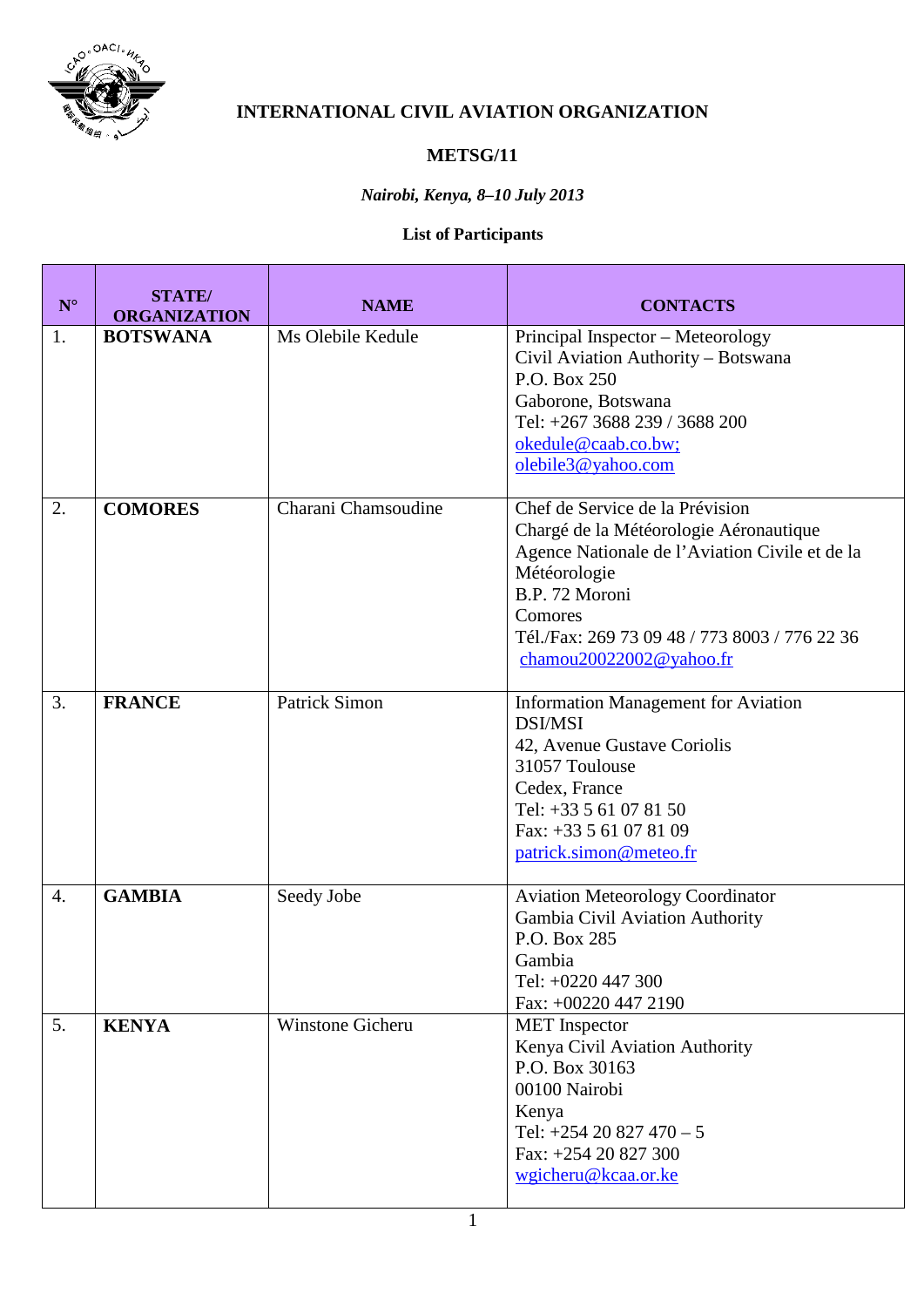| $\mathbf{N}^{\circ}$ | <b>STATE</b> /<br><b>ORGANIZATION</b> | <b>NAME</b>                        | <b>CONTACTS</b>                                                                                                                                                                             |
|----------------------|---------------------------------------|------------------------------------|---------------------------------------------------------------------------------------------------------------------------------------------------------------------------------------------|
| 6.                   |                                       | Sospeter Muiruri                   | <b>Senior Assistant Director</b><br><b>Aviation Meteorological Services</b><br>Kenya Meteorological Department<br>Tel: +254 20 3867 880<br>muiruri@meteo.go.ke                              |
| 7.                   |                                       | Claudius Fredrick Otieno<br>Ogundu | Senior MET Telcom Officer Kenya<br>Meteorological Department<br>P.O. Box 30259-00100<br>Nairobi, Kenya<br>Tel: +254 20 822 245<br>ogundu@meteo.go.ke<br>claudiusogundu@gmail.com            |
| 8.                   |                                       | Kennedy Waweru Mwathi              | Principal Meteorologist<br>Meteorological Watch Office<br>Jomo Kenyatta International Airport<br>Nairobi, Kenya<br>Tel: +254 20 822 245<br>mwathi@meteo.go.ke                               |
| 9.                   | SÉNÉGAL                               | <b>Cherif Diop</b>                 | Director of Meteorology<br>National Agency of Civil Aviation & Meteorology<br>Sénégal<br>Tel: +221 33 869 5057<br>Fax: +221 33 820 1327<br>cherifdiop@yahoo.fr<br>$cherifd \omegagmail.com$ |
| 10.                  |                                       | Saidou Dieme                       | Meteorologist<br>Civil Aviation Authority & Meteorology<br>Senegal/ASECNA<br>Tel: +221 338 692 321<br>Fax: +221 776 525 387<br>saidoudieme@yahoo.fr                                         |
| 11.                  | <b>SOUTH AFRICA</b>                   | Gaborekwe Khambule                 | Senior Manager - Aviation<br>P.O. Box 1194<br>O.R. Tambo International Airport<br>Kempton Park - 1627<br>South Africa<br>gaborekwe.khambule@weathersa.co.za                                 |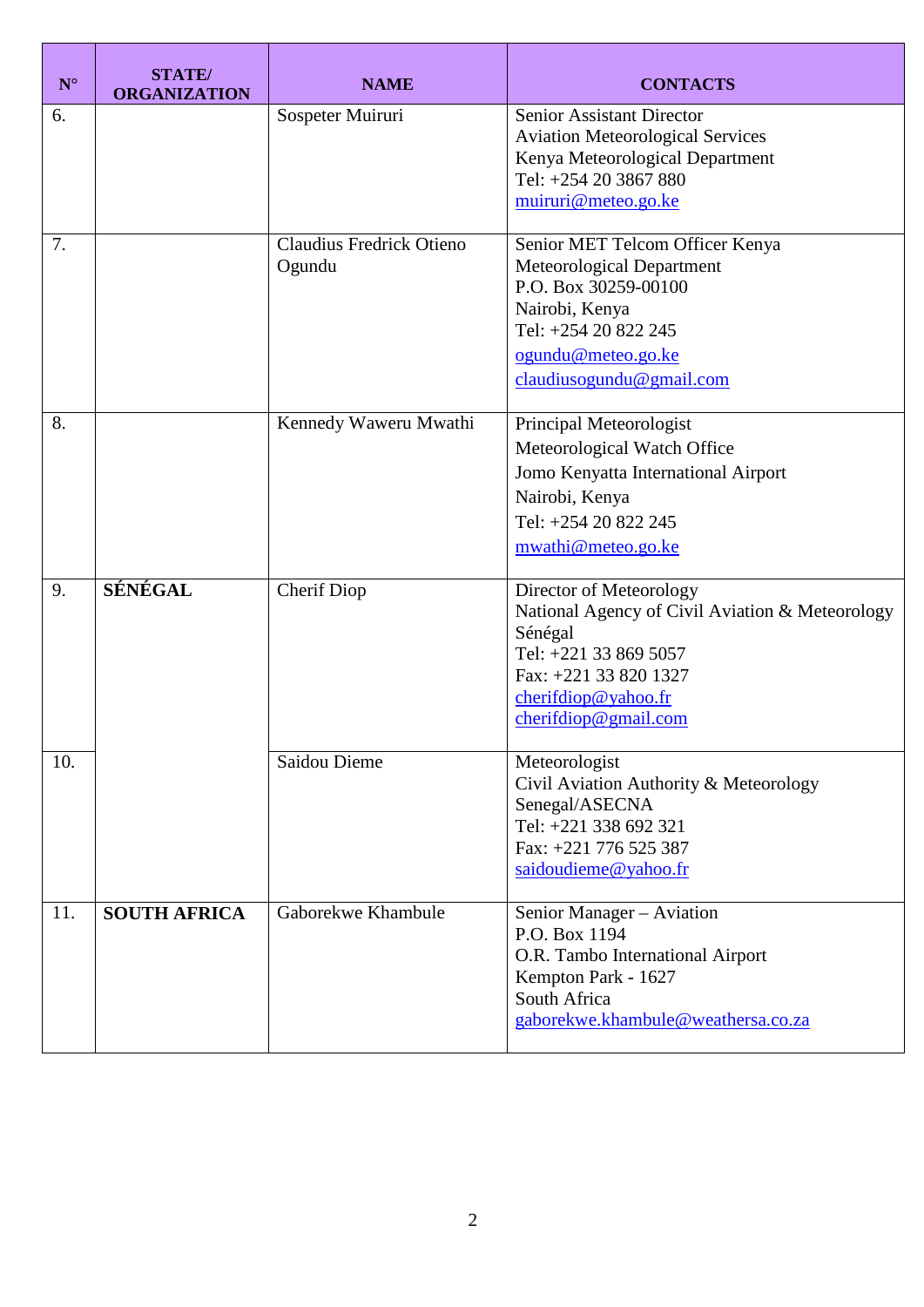| $\mathbf{N}^{\circ}$ | <b>STATE</b> /<br><b>ORGANIZATION</b> | <b>NAME</b>          | <b>CONTACTS</b>                                                                                                                                                                                                                                       |
|----------------------|---------------------------------------|----------------------|-------------------------------------------------------------------------------------------------------------------------------------------------------------------------------------------------------------------------------------------------------|
| 12.                  |                                       | <b>Albert Moloto</b> | Compliance Officer - Aviation<br>P.O. Box 1194<br>O.R. Tambo International Airport<br>Kempton Park $-1627$<br>South Africa<br>Tel: +27 11 390 9333<br>Fax: +27 11 390 9332<br>albert.moloto@weathersa.co.za                                           |
| 13.                  | <b>TANZANIA</b>                       | Geofrid Chikojo      | Manager - Quality Assurance & Network Planning<br>Tanzania Meteorological Agency<br>P.O. Box 3056<br>Dar es Salaam<br>United Republic of Tanzania<br>Tel: +255 22 246 0706<br>Fax: +255 22 246 0735<br>Mobile: +255 7666 09 607<br>gchikojo@gmail.com |
| 14.                  | <b>UGANDA</b>                         | Hope K. Kamusiime    | <b>Quality Assurance Manager</b><br><b>Uganda Civil Aviation Authority</b><br>P.O. Box 5536<br>Kampala, Uganda<br>Tel: +256 7515 95071<br>hkamusiime@caa.co.ug                                                                                        |
| 15.                  | <b>UNITED</b><br><b>KINGDOM</b>       | Chris Tyson          | <b>SADIS Manager</b><br>Fitzroy Road, Exeter<br>EXI 3PB<br>United Kingdom<br>Tel: +44 1392 88 4892<br>Fax: +44 1392 88 5681<br>chris.tyson@metoffice.gov.uk                                                                                           |
| 16.                  | <b>ASECNA</b>                         | Dieudonné Ngouaka    | Chargé du Traitement de données - MET<br><b>ASECNA</b><br>Tel: +221 33 869 57 14<br>Fax: +221 33 820 7495<br>ngouakadie@asecna.org                                                                                                                    |
| 17.                  | <b>WMO</b>                            | Scylla Sillayo       | World Meteorological Organisation<br><b>Aeronautical Meteorology Division</b><br><b>WDS</b> Department<br>Tel: +41 22 730 8408<br>Mob: +41 767 450 533 or +41775040223<br>ssillayo@wmo.int                                                            |